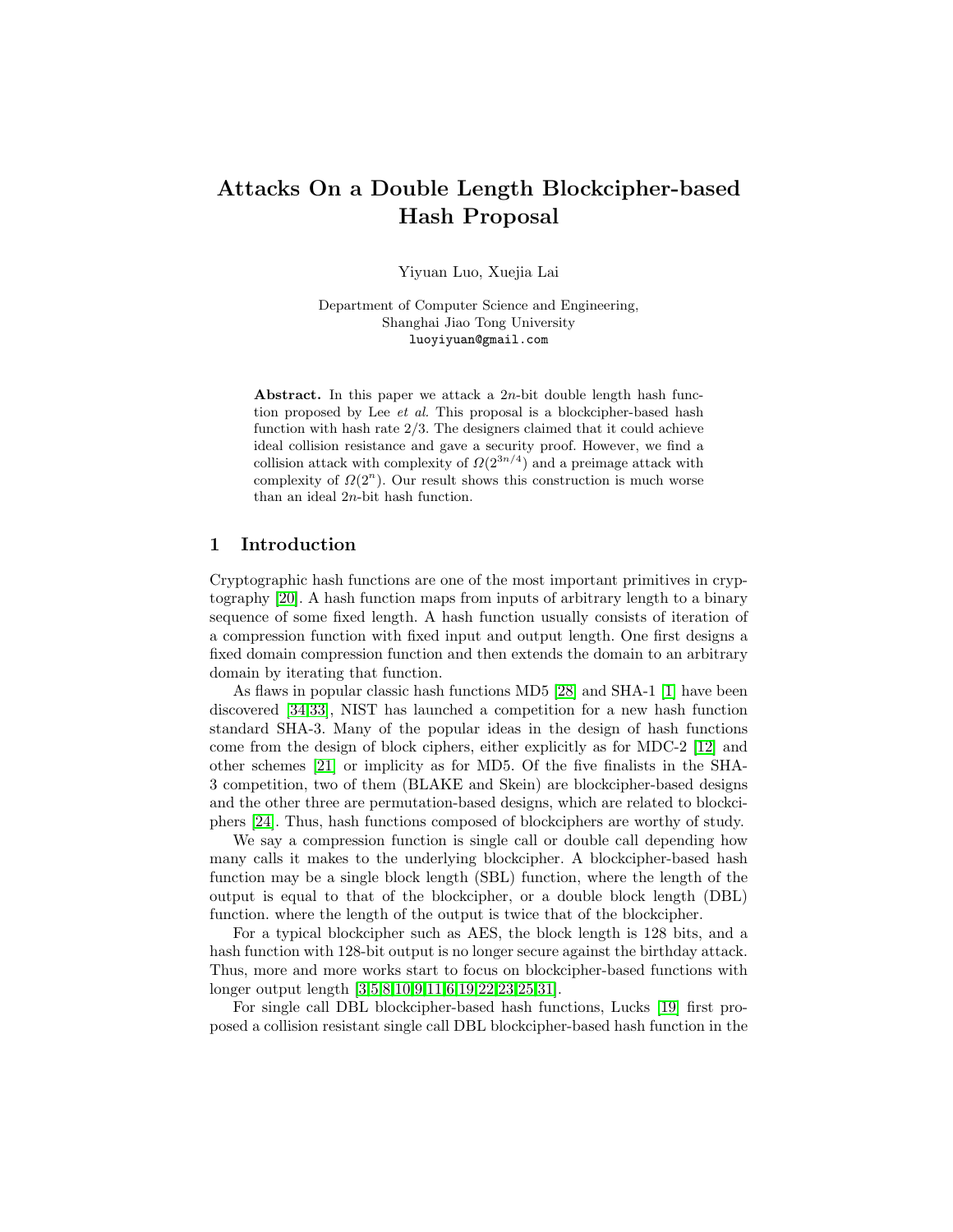iteration. Later, Stam [\[30\]](#page-8-4) proposed a single call rate-1 DBL blockcipher-based supercharged compression that is opimally collision resistant up to a logarithmic factor. Their construction give ideal collision resistance but not ideal preimage resistance. Although Lucks and Stam claimed their construction has rate-1, their constructions are much slower than the real rate-1 compression functions in practice due to the computation of polynomial multiplication.

For double call DBL hash functions, Knudsen et al. [\[13\]](#page-7-12) discussed the security of DBL hash functions with rate 1 based on  $(n, n)$  blockciphers. Hohl et al. [\[7\]](#page-6-4) discussed the security of compression functions of DBL hash functions with rate  $1/2$ . Satoh et al. [\[29\]](#page-8-5) and Hattori et al. [\[4\]](#page-6-5) and Hirose [\[5](#page-6-2)[,6\]](#page-6-3) discussed DBL hash functions with rate 1 based on  $(2n, n)$  blockciphers.

Nandi et al. proposed a rate-2/3 DBL compression function which later was attacked by Knudsen et al. [\[14\]](#page-7-13). In [\[26\]](#page-7-14), Peyrin et al. gave a general analysis of combining smaller compression functions to build a larger compression function. Fleischmann et al. [\[3,](#page-6-1)[2\]](#page-6-6) address the collision resistance of two old DBL constructions known as Abreast-DM and Tandem-DM [\[16,](#page-7-15)[15\]](#page-7-16), later their proof of Tandem-DM was revised by Lee et al. [\[18\]](#page-7-17). In [\[25\]](#page-7-11), Ozen and Stam proposed a novel framework for DBL blockcipher-based hash functions.

In [\[17\]](#page-7-18), Lee et al. proposed another rate-2/3 DBL construction using a Feistel structure. They build a  $(2n, 2n)$ -blockcipher  $E^*$  with 3-round Feistel structure from a  $(2n, n)$ -blockcipher E, and then embed  $E^*$  in PGV compression function, such as the Davies-Meyer structure. They proved the ideal collision resistance in the ideal cipher model, that is, the advantage of a adversary makes  $q$  queries to the underlying blockcipher is upper bounded by  $\Omega(q^2/2^{2n})$ . Thus, the strength bound of this proposal against a collision-finding attack is  $\Omega(2^n)$ . Compare with other proposals, the authors claimed that it is the most efficient DBL compression function with ideal collision resistance.

However, in this paper, we find a  $2^{3n/4}$  collision attack and a  $2^n$  preimage attack on this construction. Thus it contradicts Lee et al.'s security proof. Our result shows that it is still an open problem to build ideal collision and preimage resistant DBL blockcipher-based hash functions with rate larger than 1/2.

# 2 Preliminaries

#### 2.1 Iterated Hash Functions

A hash function  $H: \{0,1\}^* \to \{0,1\}^a$  usually consists of a compression function  $F: \{0,1\}^a \times \{0,1\}^b \rightarrow \{0,1\}^a$  and an initial value  $IV \in \{0,1\}^a$ . An input M is divided into the *b*-bit blocks  $m_1, m_2, \ldots, m_l$ , if the length of M is not a multiple of b, M is padded using an unambiguous padding rule. Then,  $h_i = F(h_{i-1}, m_i)$ is computed successively for  $1 \leq i \leq l$  and  $h_l = H(M)$ . Thus H is called an iterated hash function. We use Merkle-Damgård padding in this paper. The hash function  $H$  should have the following properties:

**Preimage resistance** For a given output  $y$ , it is intractable to find an input x such that  $y = H(x)$ .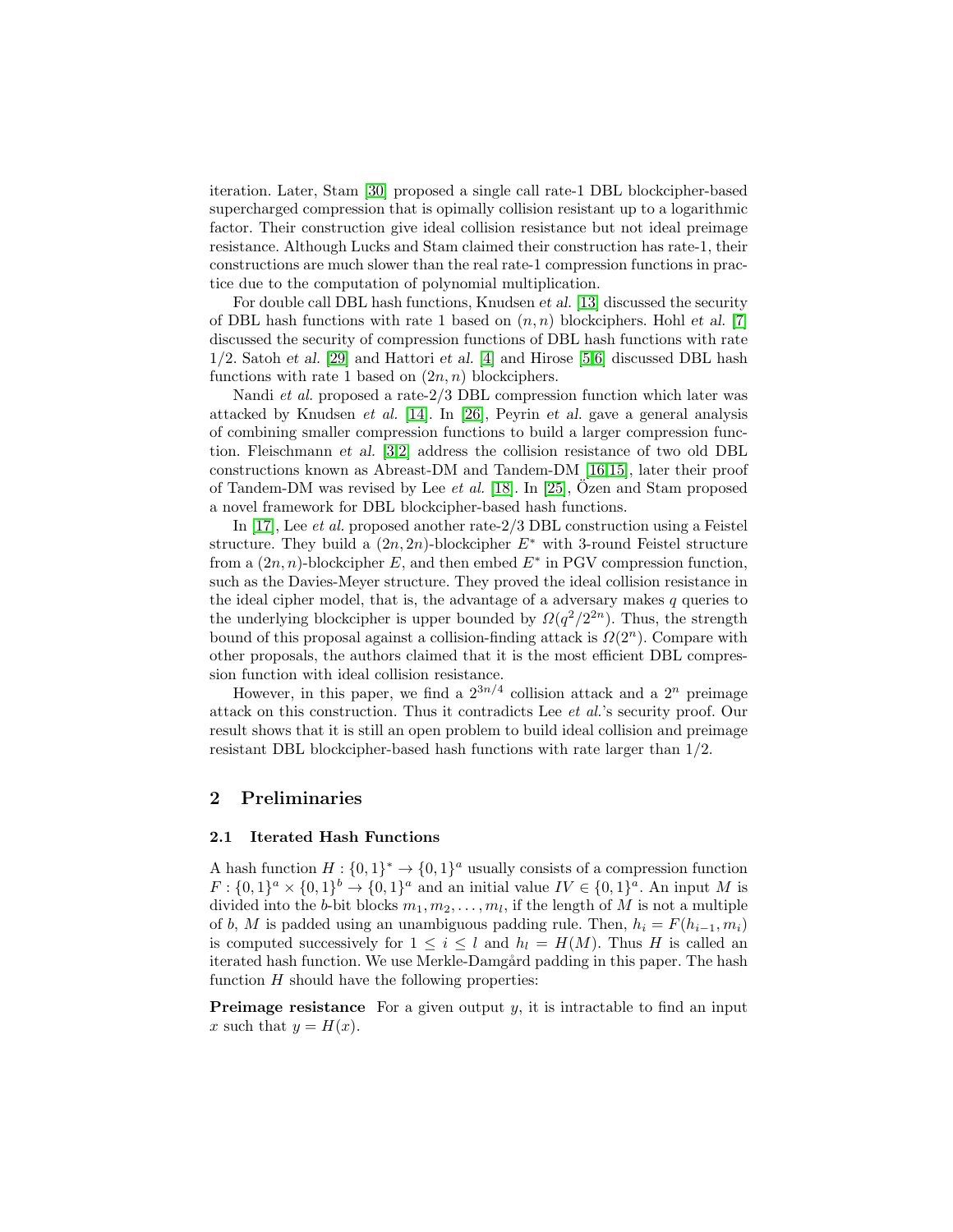**Second-preimage resistance** For a given input  $x$ , it is intractable to find an input  $x' \neq x$  such that  $H(x) = H(x')$ .

Collision resistance It is intractable to find a pair of inputs  $x$  and  $x'$  such that  $H(x) = H(x')$  and  $x \neq x'$ .

#### 2.2 Ideal Cipher Model.

The ideal cipher model, also called the black box model, is a formal model for the security analysis of blockcipher-based hash functions. An ideal cipher is an ideal primitive that models a random block-cipher  $E: \{0,1\}^k \times \{0,1\}^n \mapsto \{0,1\}^n$ . Each key  $k \in \{0,1\}^k$  defines a random permutation  $E_k = E(k, \cdot)$  on  $\{0,1\}^n$ . An adversary is given forward or inverse queries to oracles  $E$ , when he makes a forward query to E with  $(+, k, p)$ , it returns the point c such that  $E_k(p) = c$ , when he makes an inverse query to E with  $(-, k, c)$ , it returns the point p such that  $E_k(p) = c$ .

Without loss of generality, it is assumed that any adversary with forward and inverse queries asks only once on a triplet of a key, a plaintext and a ciphertext obtained by a query and a corresponding answer and there are no redundant queries.

#### 2.3 Double-Block-Length Hash Function

**Definition 1.** Let F be a compression function composed of block ciphers, m the number of message blocks in terms of the block length of the underlying blockcipher, and N the number of cipher calls in  $F$ . Then the efficiency rate r defined below is an index of efficiency:

$$
r = \frac{m}{N}.
$$

The original definition of hash rate is in [\[13\]](#page-7-12). We realized that this definition is only related to the efficiency of the hash. It has no relationship to the key length of the underlying blockcipher. We can modify it to a more accurate definition we called security rate:

<span id="page-2-0"></span>**Definition 2.** Let  $F$  be a compression function composed of blockciphers,  $m$  the number of message blocks in terms of the block length of the underlying blockcipher,  $N$  the number of cipher calls in  $F$ ,  $K$  the key length of the blockcipher and L the output length of  $F$ . Then the security rate  $R$  defined below is an index of security:

$$
R = \frac{m \cdot L}{N \cdot K}.
$$

The security rate of a compression function  $F$  can be seen as an index of the security of the function. Its security is related to the input and output length of F, the key length of the underlying blockciphers and the number of cipher calls.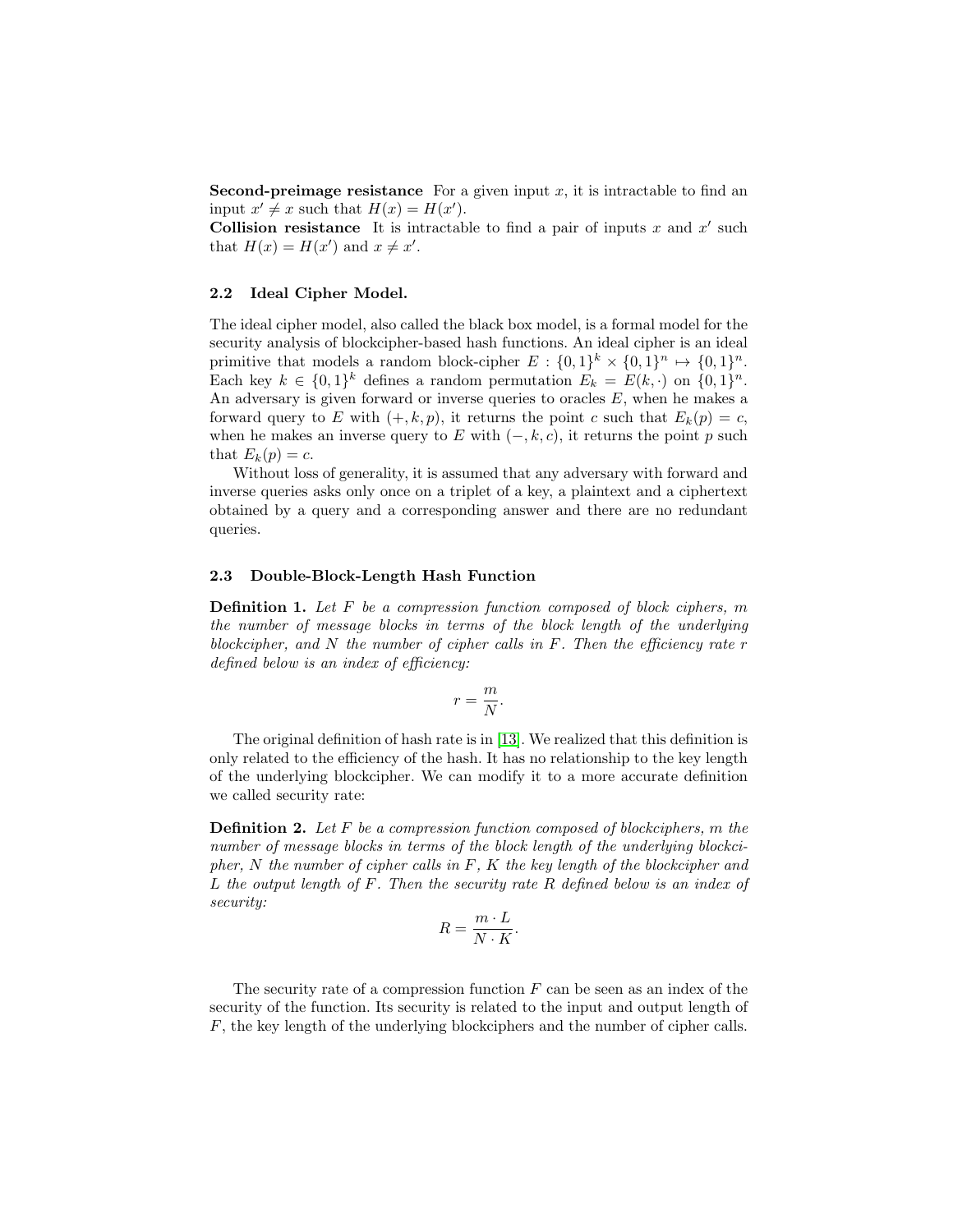This definition is more general than the efficiency rate. The security rate of a classical Davies-Meyer compression function [\[27\]](#page-8-6) based on a  $(n, n)$  blockcipher is 1, and the security rate will still be 1 even it is based on a  $(2n, n)$  blockcipher. This definition can also be applied to DBL blockcipher-based hash functions and thus reduces the complexity of classification of blockcipher-based hash functions. For DBL hash functions based on  $(2n, n)$  blockciphers, the efficiency rate is the same as the security rate since  $L = K = 2$  in the definition [2.](#page-2-0) In the remaining part of this paper we use R to denote the security rate and  $r$  to denote the efficiency rate.

# 3 Lee *et al.*'s Proposal

In [\[17\]](#page-7-18), Lee *et al.* first designed a DBL cipher with 3-round Feistel structure using a blockcipher, then the cipher is embedded into a PGV-style compression function. Without loss of generality, they first considered the Davies-Meyer construction and proved its collision resistance. Then they claimed this proof can be extended to other constructions in a similar way. Thus we only need to consider the Davies-Meyer construction.



<span id="page-3-0"></span>Fig. 1. Lee *et al.*'s Rate $-2/3$  proposal.

Definition 3 (Lee *et al.*'s Proposal). Let  $E: \{0,1\}^{2n} \times \{0,1\}^n \rightarrow \{0,1\}^n$ be a blockcipher. Let  $\delta_0, \delta_1, \delta_2$  are distinct constants in  $\{0, 1\}^{2n}$ . The compression function  $F: \{0,1\}^{2n} \times \{0,1\}^{2n} \to \{0,1\}^{2n}$  is written as  $(g_i, h_i) = F(g_{i-1}, h_{i-1}, m_i)$ .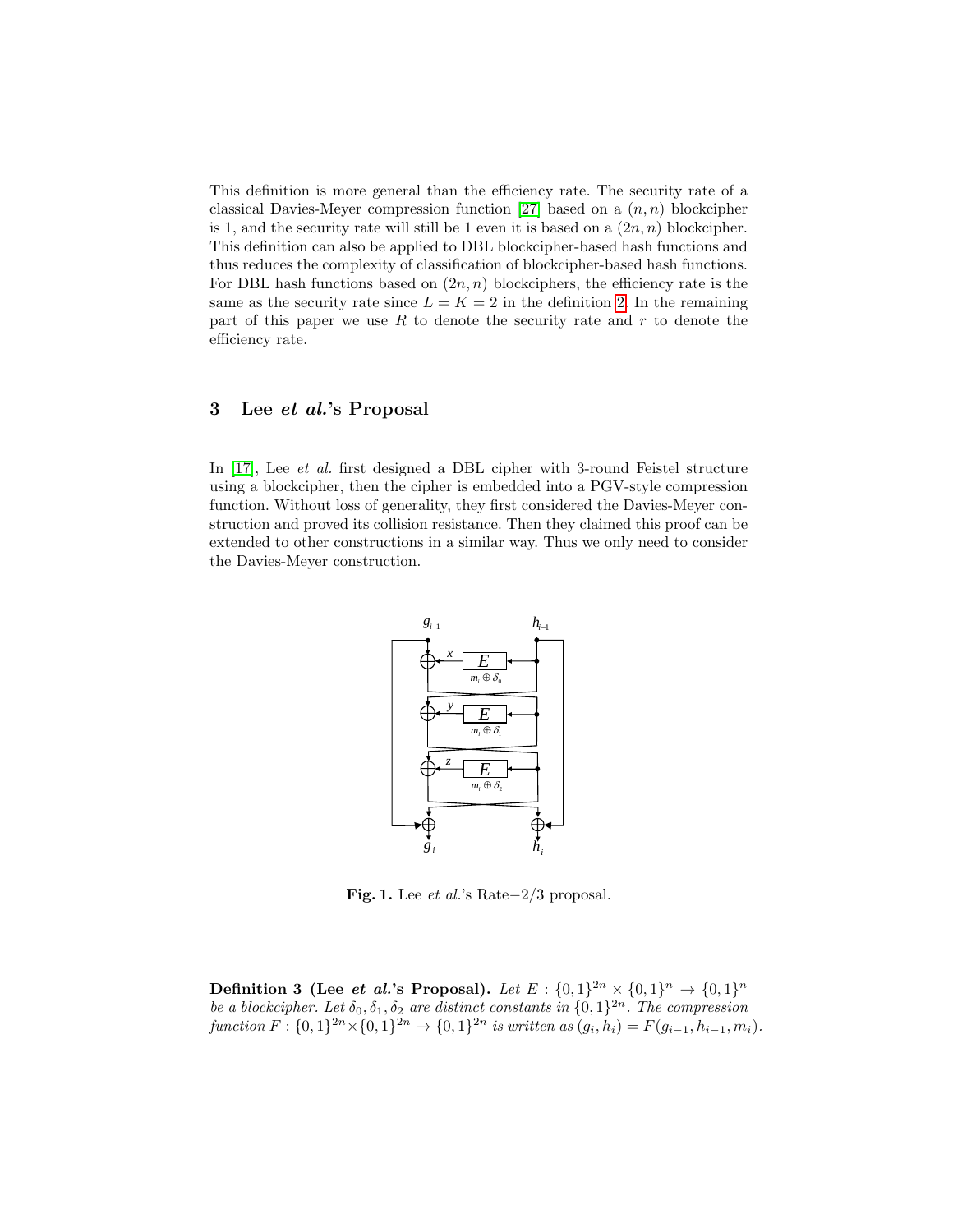Let  $x, y, z$  satisfy the following equations:

$$
x = E_{m_i \oplus \delta_0}(h_{i-1})
$$
  

$$
y = E_{m_i \oplus \delta_1}(g_{i-1} \oplus x)
$$
  

$$
z = E_{m_i \oplus \delta_2}(h_{i-1} \oplus y)
$$

Then the output of the compression function  $(g_i, h_i)$  is:

$$
g_i = g_{i-1} \oplus y \oplus h_{i-1}
$$

$$
h_i = h_{i-1} \oplus x \oplus z \oplus g_{i-1}
$$

The compression function is depicted in Fig. [1](#page-3-0)

# 4 The Security of the Construction

Lee *et al.* proved that the collision resistance of this construction can achieve an ideal security bound. That is, to find a collision in  $F$  with high probability, the adversary needs almost  $\Omega(2^n)$  queries to the underlying blockcipher. They stated the following theorem.

**Theorem 1.** Let  $F$  be the above compression function, then in the ideal cipher model, for any  $q, n \ge 1$ , the advantage of an adversary queries q times is

$$
\mathbf{Adv}^{F}(q) \le \frac{(q-2) \cdot (q-3)}{2} \cdot \left(\frac{1}{2^{n}-1}\right)^{2} \approx \Omega(\frac{q^{2}}{2^{2n}}).
$$

We find a collision attack with complexity about  $\Omega(2^{3n/4})$  and a preimage attack with complexity about  $\Omega(2^n)$ , thus we disprove Lee *et al.*'s conclusion.



<span id="page-4-0"></span>Fig. 2. Attack on the left half.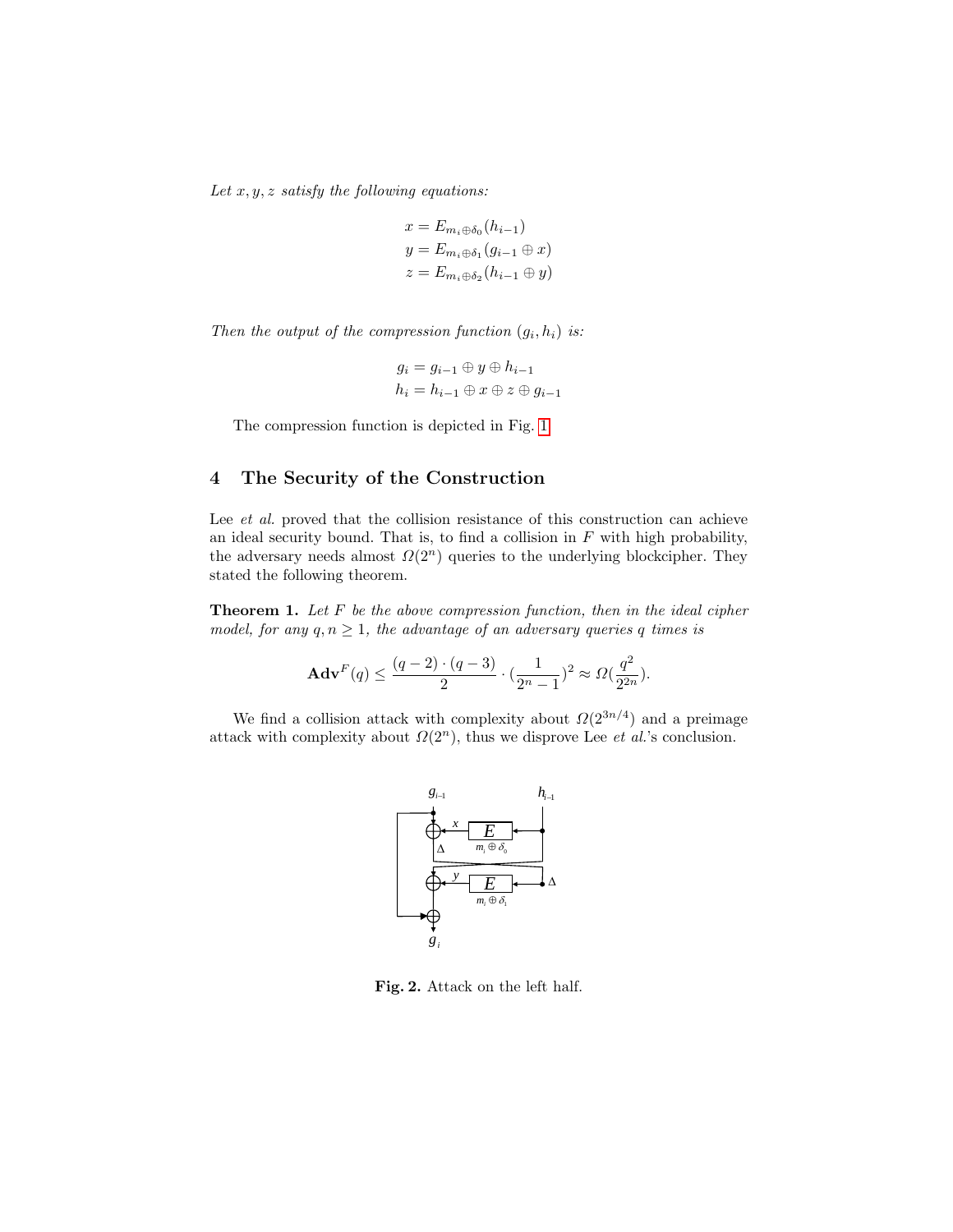**Theorem 2.** Let  $F$  be the above compression function, then there exist a collision attack with complexity of about  $2 \times 2^{3n/4}$  queries and a preimage attack with complexity of about  $3 \times 2^n$  queries to the underlying blockcipher E.

Proof. The idea is to first attack on the left half of the construction, which is shown is Fig. [2.](#page-4-0) We first construct a set of inputs  $\{(m_i, g_{i-1}, h_{i-1})\}$  all hitting the same value of  $g_i$ , then we attack the right half of the construction.

- Collision attack:
	- 1. Set  $m_i$  to a constant.
	- 2. Choose  $2^{3n/4}$  random distinct values of  $h_{i-1}$  and compute the corresponding ciphertext x. Since E is an ideal cipher, we thus get  $2^{3n/4}$ distinct random pairs of  $(h_{i-1}, x)$ .
	- 3. Choose  $2^{3n/4}$  random distinct values of  $\Delta$  and compute the corresponding ciphertext y. Since E is an ideal cipher, we thus get  $2^{3n/4}$  distinct random pairs of  $(\Delta, y)$ .
	- 4.  $g_{i-1} = x \oplus \Delta$  and  $g_i = h_{i-1} \oplus x \oplus \Delta \oplus y$ , since there are  $2^{3n/4}$  pairs of  $(h_{i-1}, x)$  and  $2^{3n/4}$  values of  $(\Delta, y)$ . Using Wagner's join technology [\[32\]](#page-8-7), with complexity  $\Omega(2^{3n/4})$  we can find

$$
\frac{2^{3n/4} \times 2^{3n/4}}{2^n} = 2^{n/2}
$$

values of  $(g_{i-1}, h_{i-1})$  all hitting the same value of  $g_i$ .

- 5. Since  $h_i = h_{i-1} \oplus z \oplus \Delta$ , according to the birthday paradox, given  $2^{n/2}$ random  $(g_{i-1}, h_{i-1}, m_i)$ , there exists two pairs colliding at  $h_i$  with probability 0.39.
- 6. The adversary needs  $2 \times 2^{3n/4} + 2^{n/2}$  queries to the blockcipher E and the total complexity is about  $3 \times 2^{3n/4}$ .
- Preimage attack:
	- 1. Given the image  $(g_i, h_i)$ , set  $m_i$  to a constant.
	- 2. Choose  $2^n$  random distinct values of  $h_{i-1}$  and compute the corresponding ciphertext x. Since E is an ideal cipher, we thus get  $2<sup>n</sup>$  distinct random pairs of  $(h_{i-1}, x)$ .
	- 3. Choose  $2^n$  random distinct values of  $\Delta$  and compute the corresponding ciphertext y. Since  $E$  is an ideal cipher, we thus get  $2<sup>n</sup>$  distinct random pairs of  $(\Delta, y)$ .
	- 4.  $q_i = h_{i-1} \oplus x \oplus \Delta \oplus y$ , since there are  $2^n$  pairs of  $(h_{i-1}, x)$  and  $2^n$  values of  $(\Delta, y)$ . Using Wagner's join technology, with complexity  $\Omega(2^n)$  we can find

$$
\frac{2^n \times 2^n}{2^n} = 2^n
$$

values of  $(g_{i-1}, h_{i-1})$  all hitting the given value  $g_i$ .

- 5. Since  $h_i = h_{i-1} \oplus z \oplus \Delta$ , with high probability, there exists a pair  $(g_{i-1}, h_{i-1})$  hitting at the image  $h_i$ .
- 6. The adversary needs  $3 \times 2^n$  queries to the blockcipher E and the total complexity is about  $4 \times 2^n$ .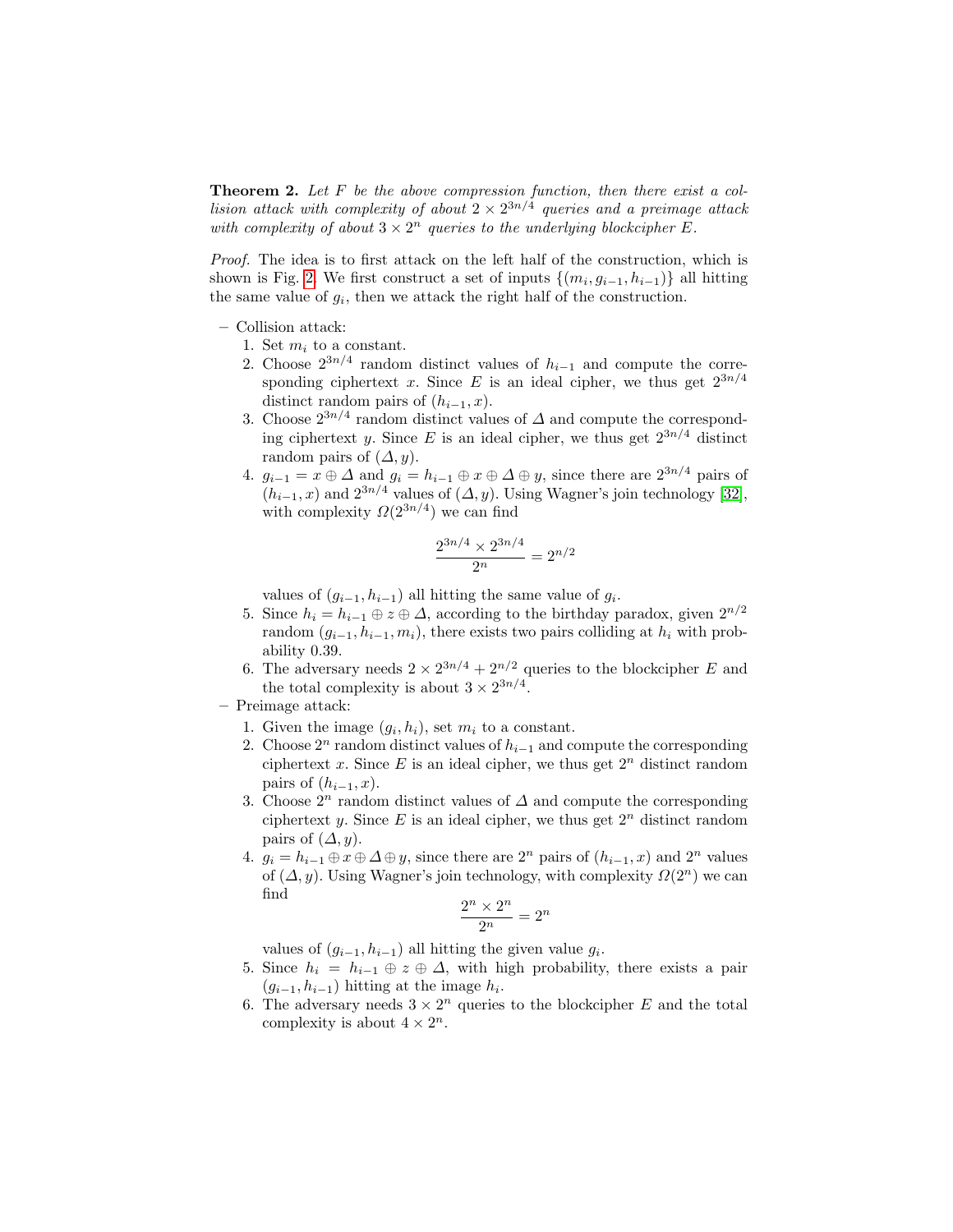In the above we show that the collision resistance and preimage resistance of this compression function are much worse than an ideal  $2n$ -bit compression function. If we iterate this compression function and fix the initial value, we can also give a  $\Omega(2^n)$  preimage attack by using the meet-in-the-middle attack. However, currently we cannot find an efficient collision attack using the above technology, thus we leave this as an open problem.

Although we only consider the Davies-Meyer construction, our attack can also be applied when the other 11 PGV-styles are used. We omit the details here since the attacks are similar.

### 5 Conclusion

In this paper we have investigated the security of a DBL blockcipher-based hash function proposed by Lee *et al.* They first extended an  $(2n, n)$  blockcipher to a  $(2n, 2n)$  blockcipher by using 3-round Feistel structure, then embedded this blockcipher into a PGV-style construction, such as Davies-Meyer. We find collision attacks and preimage attacks that contradict their security proofs; we show that the security level of this construction is much worse than an ideal 2n-bit compression function.

Our result shows that it is still an open question whether an ideal collision resistant and preimage resistant DBL blockcipher-based compression function with hash rate larger than 1/2 exists.

# References

- <span id="page-6-0"></span>1. FIPS. FIPS 180-1 Secure Hash Standard. Federal Information Processing Standard (FIPS), Publication 180-1, National Institute of Standards and Technology, US Department of Commerce, Washington D.C, 1995.
- <span id="page-6-6"></span>2. E. Fleischmann, M. Gorski, and S. Lucks. Security of cyclic double block length hash functions. In Cryptography and Coding 2009, volume LNCS 5921, pages 153– 175. Springer-Verlag, 2009.
- <span id="page-6-1"></span>3. Ewan Fleischmann, Michael Gorski, and Stefan Lucks. On the security of tandem-DM. volume 5665 LNCS of Lecture Notes in Computer Science (including subseries Lecture Notes in Artificial Intelligence and Lecture Notes in Bioinformatics), pages 84–103, Leuven, Belgium, 2009. Springer Verlag.
- <span id="page-6-5"></span>4. M. Hattori, S. Hirose, and S. Yoshida. Analysis of double block length hash functions. Cryptography and Coding, Proceedings, 2898:290–302, 2003.
- <span id="page-6-2"></span>5. S. Hirose. A security analysis of double-block-length hash functions with the rate 1. Ieice Transactions on Fundamentals of Electronics Communications and Computer Sciences, E89A(10):2575–2582, 2006.
- <span id="page-6-3"></span>6. S. Hirose. Some plausible constructions of double-block-length hash functions. In Fast Software Encryption, volume LNCS 4047, pages 210–225, 2006.
- <span id="page-6-4"></span>7. Walter Hohl, Xuejia Lai, Thomas Meier, and Christian Waldvogel. Security of iterated hash functions based on block ciphers. In Advances in Cryptology - CRYPTO'93, volume LNCS 773, pages 379–379, Santa Barbara, CA, United states, 1994. Springer-Verlag.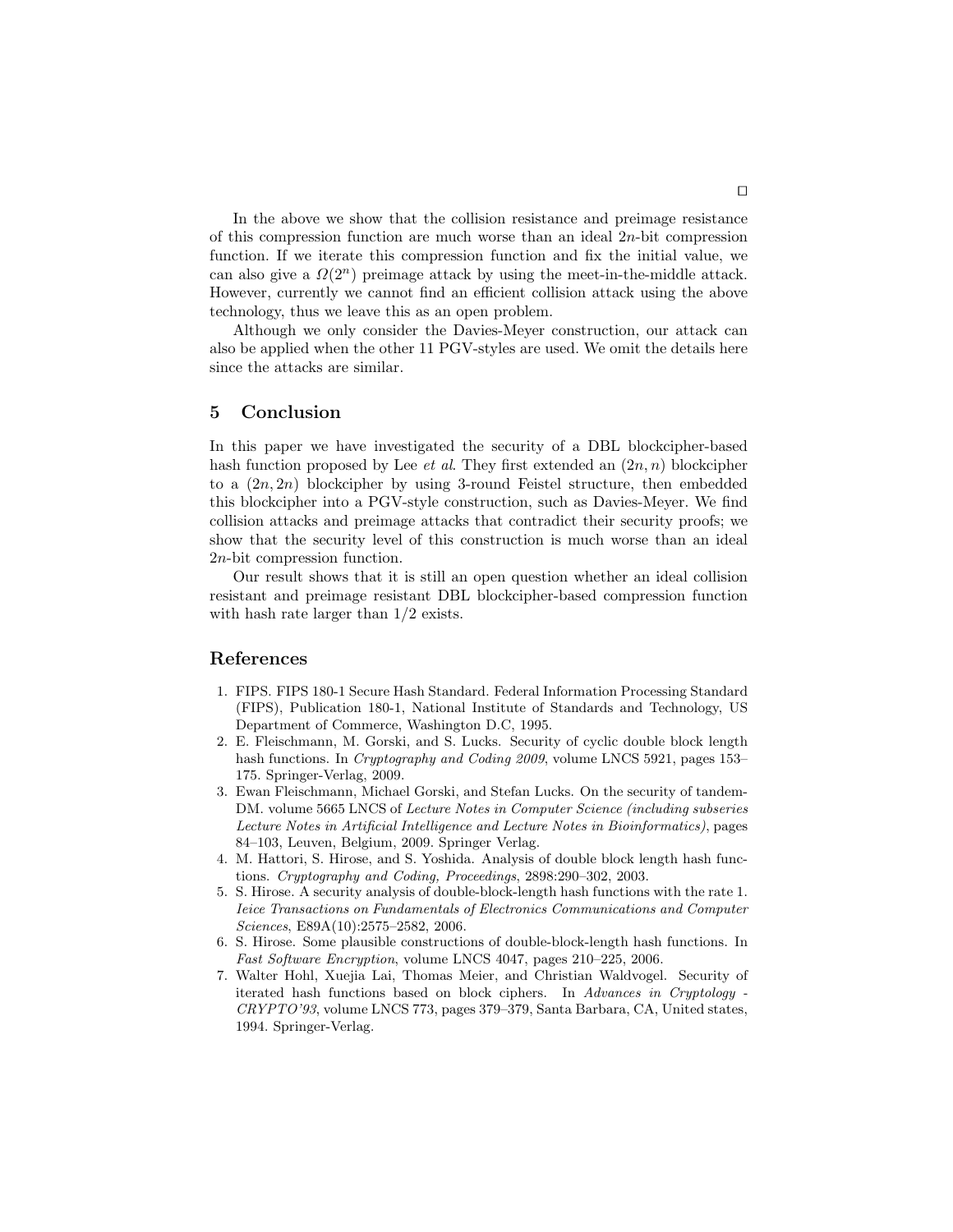- <span id="page-7-4"></span>8. Jialin Huang and Xuejia Lai. Chosen-plaintext linear attacks on serpent. IET Information Security, 7(4):293–299, 2013.
- <span id="page-7-6"></span>9. Jialin Huang and Xuejia Lai. Revisiting key schedule's diffusion in relation with round function's diffusion. Des. Codes Cryptography, 73(1):85–103, 2014.
- <span id="page-7-5"></span>10. Jialin Huang, Serge Vaudenay, and Xuejia Lai. On the key schedule of lightweight block ciphers. In INDOCRYPT 2014, volume LNCS 8885, pages 124–142. Springer-Verlag, 2014.
- <span id="page-7-7"></span>11. Jialin Huang, Serge Vaudenay, Xuejia Lai, and Kaisa Nyberg:. Capacity and data complexity in multidimensional linear attack. In CRYPTO 2015, volume LNCS 9215, pages 141–160, Istanbul, Turkey, 2015. Springer-Verlag.
- <span id="page-7-1"></span>12. ISO. ISO/IEC 10118 Information technology - Security techniques - Hashfunctions, 1994.
- <span id="page-7-12"></span>13. L. R. Knudsen, X. J. Lai, and B. Preneel. Attacks on fast double block length hash functions. Journal of Cryptology,  $11(1):59-72$ , 1998.
- <span id="page-7-13"></span>14. Lars R. Knudsen and Frederic Muller. Some attacks against a double length hash proposal. In ASIACRYPT 2005, pages 462–473, 2005.
- <span id="page-7-16"></span>15. X. Lai. On the design and security of block ciphers, volume 1 of ETH Series in Information Processing. Hartung-Gorre Verlag, Konstanz, 1992.
- <span id="page-7-15"></span>16. X. Lai and J. L. Massey. Hash functions based on block ciphers. In R. A. Rueppel, editor, Advances in Cryptography-Eurocrypt'92, volume LNCS 658, pages 55–70. Springer-Verlag, 1992.
- <span id="page-7-18"></span>17. J. Lee, S. Hong, J. Sung, and H. Park. A new double-block-length hash function using Feistel structure. In J. H. Park et al., editor, ISA 2009, volume LNCS 5576, pages 11–20, 2009.
- <span id="page-7-17"></span>18. J. Lee and J. Steinberger. Multi-property-preserving domain extension using polynomial-based modes of operation. In Advances in Cryptology - EURO-CRYPT'10, volume LNCS 6110, pages 573–596, French Riviera, France, 2010. Springer-Verlag.
- <span id="page-7-8"></span>19. S. Lucks. A collision-resistant rate-1 double-block-length hash function. In Symmetric Cryptography, number 07021 in Dagstuhl Seminar Proceedings, Dagstuhl, Germany, 2007. Internationales Begegnungs - und Forschungszentrum für Informatik (IBFI), Schloss Dagstuhl, Germany.
- <span id="page-7-0"></span>20. A. J. Menezes, P. C. van Oorschot, and S. A. Vanstone. Handbook of Applied Cryptography. CRC Press, 1997.
- <span id="page-7-2"></span>21. R. C. Merkle. One way hash functions and DES. In Advances in Cryptology - CRYPTO'89, volume LNCS 435, pages 428–446. Springer-Verlag, 1989.
- <span id="page-7-9"></span>22. M. Nandi. Towards optimal double-length hash functions. In INDOCRYPT'05, volume LNCS 3797, pages 77–89. Springer-Verlag, 2005.
- <span id="page-7-10"></span>23. M. Nandi, W. Lee, K. Sakurai, and S. Lee. Security analysis of a 2/3-rate double length compression function in the black-box model. In Fast Software Encryption - FSE'2005, volume LNCS 3557, pages 243–254. Springer-Verlag, 2005.
- <span id="page-7-3"></span>24. NIST. Third (final) round candidates, 2010. http://csrc.nist.gov/groups/ST/hash/sha-3/Round3/submissions-rnd3.html.
- <span id="page-7-11"></span>25. O. Ozen and M. Stam. Another glance at double-length hashing. In  $Cryptography$ and Coding, 12th IMA International Conference, Cryptography and Coding 2009, volume LNCS 5921, pages 176–201. Springer-Verlag, Berlin, 2009.
- <span id="page-7-14"></span>26. T. Peyrin, H. Gilbert, F. Muller, and M. Robshaw. Combining compression functions and block cipher-based hash functions. Advances in Cryptology - ASI-ACRYPT 2006, 4284:315–331 468, 2006.